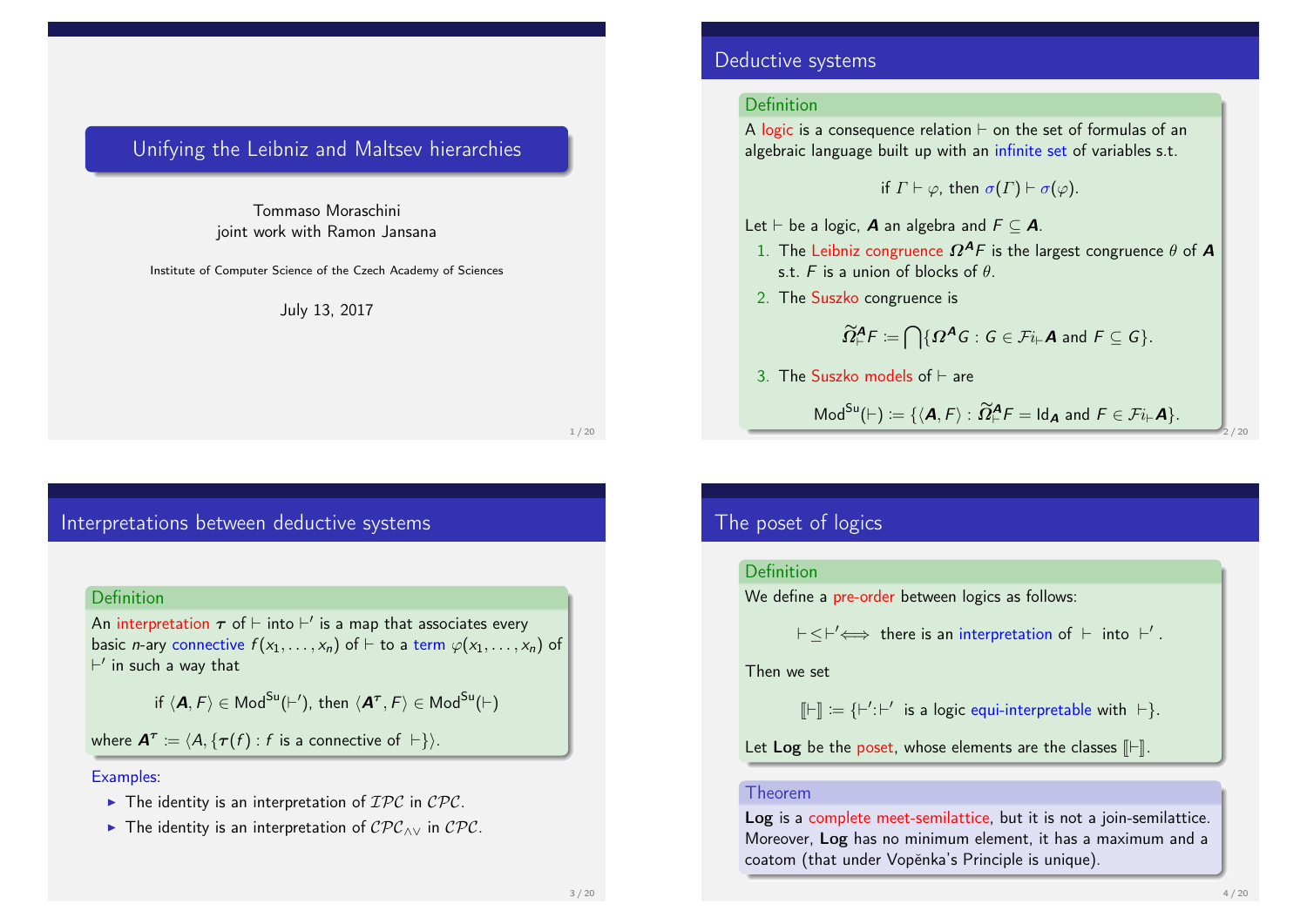## Term-equivalence and compatible expansions

#### **Definition**

Let  $\vdash$  and  $\vdash'$  be two logics.

1.  $\vdash$  and  $\vdash'$  are term-equivalent if there are translations  $\boldsymbol{\tau}$  of  $\vdash$ into  $\vdash'$  and  $\boldsymbol{\rho}$  in the other direction such that

 $\langle \mathbf{A}, F \rangle = \langle \mathbf{A}^{\tau\rho}, F \rangle$  and  $\langle \mathbf{B}, G \rangle = \langle \mathbf{B}^{\rho\tau}, G \rangle$ 

for every  $\langle \bm A, F\rangle \in \sf{Mod}^{\rm Su}(\vdash')$  and  $\langle \bm B, \mathcal G\rangle \in \sf{Mod}^{\rm Su}(\vdash).$ 

2.  $\vdash'$  is a compatible expansion of  $\vdash$  if the identity is a translation of  $\vdash$  into  $\vdash'$ .

### Remark

 $\vdash \leq \vdash'$  iff  $\vdash'$  is term-equivalent to a compatible expansion of  $\vdash$  .

5 / 20

## Taylorian products of logics

### Definition

Let  $\{\vdash_i : i \in I\}$  be a set of logics each of which is formulated in  $\kappa_i$ variables. The Taylorian product of this family is the logic  $\otimes_{i \in I} \vdash_i$ formulated in  $|I|$   $\cup$   $\bigcup_{i \in I} \kappa_i$  variables induced by the class of matrices

$$
\{\langle \bigotimes_{i\in I} \mathbf{A}_i, \prod_{i\in I} F_i \rangle : \langle \mathbf{A}_i, F_i \rangle \in \mathsf{Mod}^{\mathsf{Su}}(F_i) \text{ for every } i \in I\}.
$$

 $\triangleright$  Observe that Taylorian products of huge families of logics are formulated in huge sets of variables.

### **Corollary**

Log has infima of families indexed by sets. More precisely,

$$
[\![\otimes_{i\in I}\vdash_i]\!] = \bigwedge_{i\in I} [\![\vdash_i]\!].
$$

## Taylorian products of algebras

- ► Let  $\{L_i : i \in I\}$  be a set algebraic languages.
- $\triangleright$  We define a new language  $\otimes_{i\in I} L_i$  by considering as *n*-ary operations symbols the sequences

 $\langle t_i(x_1, \ldots, x_n) : i \in I \rangle$ 

where  $t_i$  is an *n*-ary term of  $L_i$  in the variables  $x_1, \ldots, x_n$ .

### Definition

Let  $\left\{ \bm{A}_{i}:i\in I\right\}$  be a set of algebras respectively of language  $L_{i}.$ The Taylorian product of this family is the algebra  $\otimes_{i\in I} A_i$  of type  $\otimes_{i\in I} L_i$  with universe  $\prod_{i\in I} A_i$  and operations defined as

 $\langle t_i : i \in I \rangle(\vec{a}_1, \ldots, \vec{a}_n) := \langle t_i^{\mathbf{A}_i}((\vec{a}_1(i), \ldots, \vec{a}_n(i)) : i \in I \rangle.$ 

6 / 20

# Log has not finite suprema (anecdotally...)

► Let  $A = \langle A, \vee, a, b, 0 \rangle$  be the join-semilattice, expanded with constants, depicted below:



- ► Let  $\vdash_{\vee}$  be the logic determined by the matrix  $\langle A, \{1\}\rangle$ .
- In Let  $\vdash_{\neg}$  be the negation fragment of  $\mathcal{CPC}$ .
- **Fig.** The supremum of  $\vdash_v$  and  $\vdash_\neg$  in Log does not exist.

#### Theorem

The subposet of Log consisting of all equivalential logics is a non-modular complete lattice.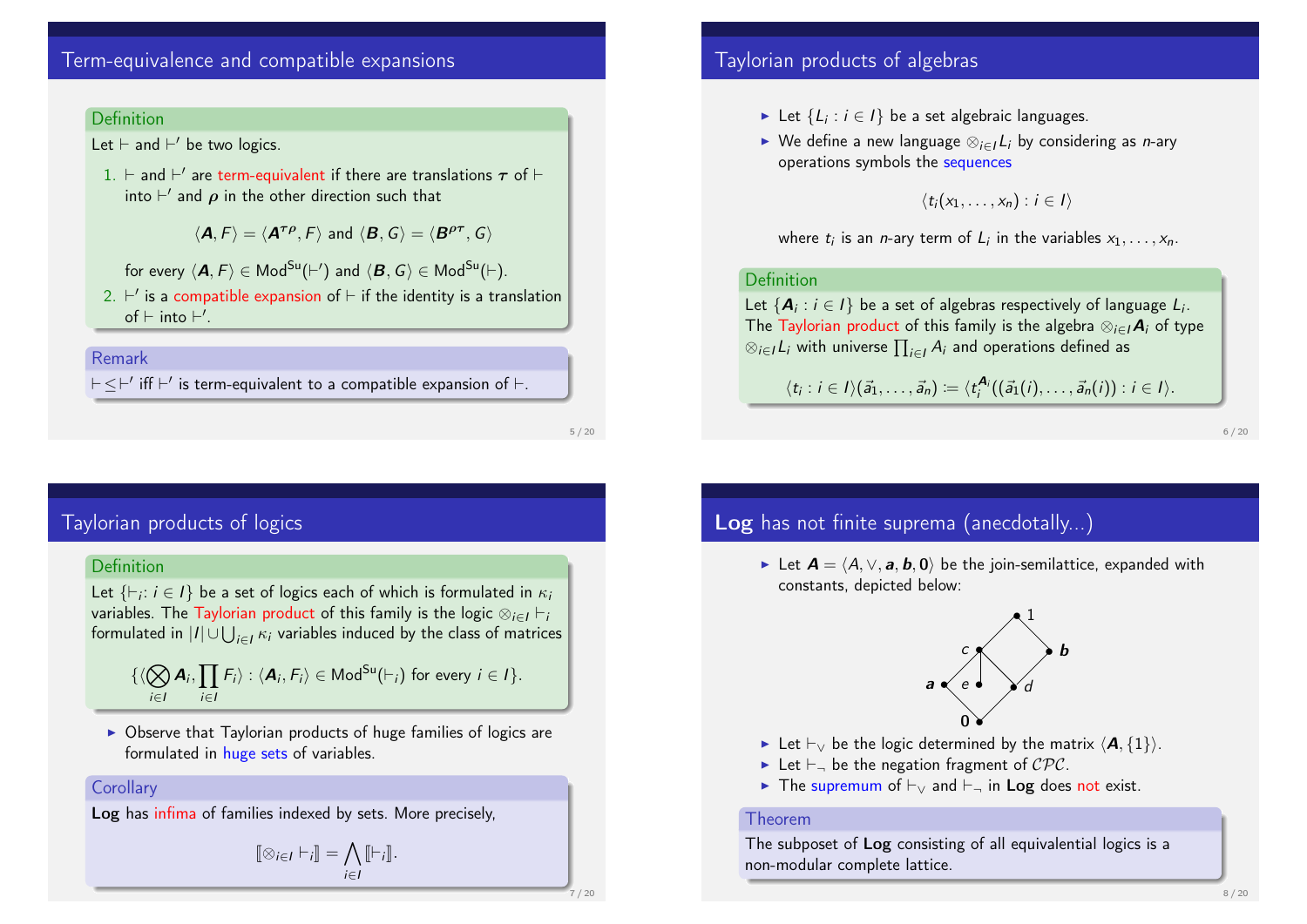# Leibniz conditions and Leibniz classes

### **Definition**

- 1. A strong Leibniz condition  $\Phi$  is a logic  $\vdash_{\Phi}$ .
- 2. A logic  $\vdash$  satisfies  $\Phi$  if  $\vdash_{\Phi} \leq \vdash$ .
- 3. A Leibniz condition  $\Phi$  is a sequence of logics

$$
\Psi \coloneqq \{\vdash_\alpha : \alpha \in \mathsf{ORD}\}
$$

such that

if 
$$
\alpha \le \beta
$$
, then  $\vdash_{\beta} \le \vdash_{\alpha}$ .

- 4. A logic  $\vdash$  satisfies  $\Psi$  if  $\vdash_{\alpha} \leq \vdash$  for some  $\alpha \in$  ORD.
- 5. Mod(Ψ) is the class of logics satisfying Ψ.
- 6. A class of logics K is a (strong) Leibniz class if  $K = Mod(\Psi)$ for some (strong) Leibniz condition Ψ.

9 / 20

## Semantic description of Leibniz classes

 $\blacktriangleright$  Leibniz classes can be characterized as follows:

#### Theorem

- Let K be a class of logics. TFAE:
- 1. K is a Leibniz class.
- 2. K is closed under term-equivalence, compatible expansions and Taylorian products indexed by sets.
- 3. There is a complete filter  $F$  of Log such that

 $K = \{ \vdash : \mathbb{I} \vdash \mathbb{I} \in F \}.$ 

### $\blacktriangleright$  In this picture,

Strong Leibniz classes  $=$  principal filters of Log.

## Equivalentiality is a Leibniz condition

### Example

- For every  $\alpha \in$  ORD, consider the language  $\{-\delta \beta : \beta \leq \alpha\}$ .
- $\blacktriangleright$  Define

$$
\Delta_{\alpha}(x,y) \coloneqq \{x \multimap_{\beta} y : \beta \leq \alpha\}.
$$

Exercise Let  $\vdash_{\alpha}$  be the logic defined by the rules

$$
\emptyset \rhd \Delta_{\alpha}(x, x)
$$

$$
x, \Delta_{\alpha}(x, y) \rhd y
$$

$$
\Delta_{\alpha}(x_1, y_1) \cup \Delta_{\alpha}(x_2, y_2) \rhd \Delta_{\alpha}(x_1 \rightharpoonup_{\beta} x_2, y_1 \rightharpoonup_{\beta} y_2).
$$

 $\triangleright$  Consider the Leibniz condition

$$
\Psi:=\{\vdash_\alpha:\alpha\in\mathsf{ORD}\}.
$$

 $\triangleright$  Mod(Ψ) is the class of equivalential logics with theorems.

10 / 20

# The Leibniz hierarchy revisited

 $\triangleright$  We propose to adopt the following:

#### Convention

Leibniz hierarchy  $=$  poset of Leibniz classes of logics.

Some motivations:

- $\blacktriangleright$  This perspective subsumes Maltsey conditions.
- $\blacktriangleright$  Leibniz classes captures the interaction between syntactic conditions and the behaviour of the Leibniz operator.
- $\blacktriangleright$  Leibniz classes are not too general. They do not include metalogical properties and the Frege hierarchy.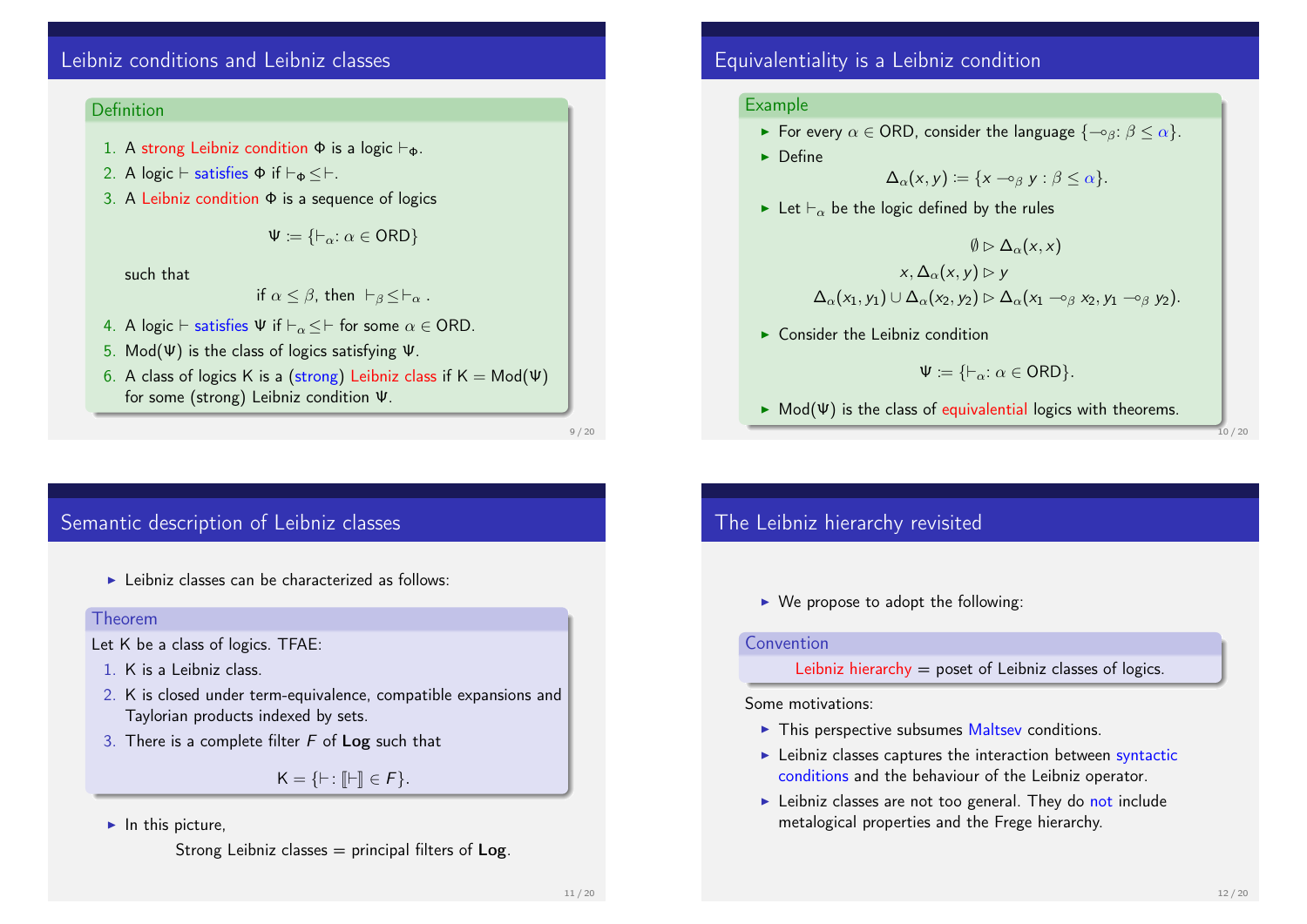## Indecomposable Leibniz classes

 $\blacktriangleright$  This order-theoretic perspective allows to single out the fundamental bricks of the Leibniz hierarchy:

### Definition

A Leibniz class K is indecomposable if it is meet-irreducible among Leibniz classes.

 $\blacktriangleright$  The class of logics with theorems is idecomposable.

### Hopeless Lemma

- Let K be a Leibniz class such that:
	- 1. The members of K have theorems.
- 2. There is a logic with theorems outside K.

### Then K is decomposable.

 $\triangleright$  Almost all reasonable Leibniz classes are decomposable.

13 / 20



## Indecomposability among logics with theorems

 $\triangleright$  We use the following principle independent from GNB.

### Vopěnka's Principle

Every prevariety is a generalized quasi-variety.

#### Theorem

Under Vopěnka's Principle, the classes of truth equational and assertional logics are indecomposable among logics with theorems.

### Theorem

The classes of order-algebraizable and equivalential logics with theorems are decomposable among logics with theorems.

 $\blacktriangleright$  It is open whether the class of protoalgebraic logics is decomposable among logics with theorems.